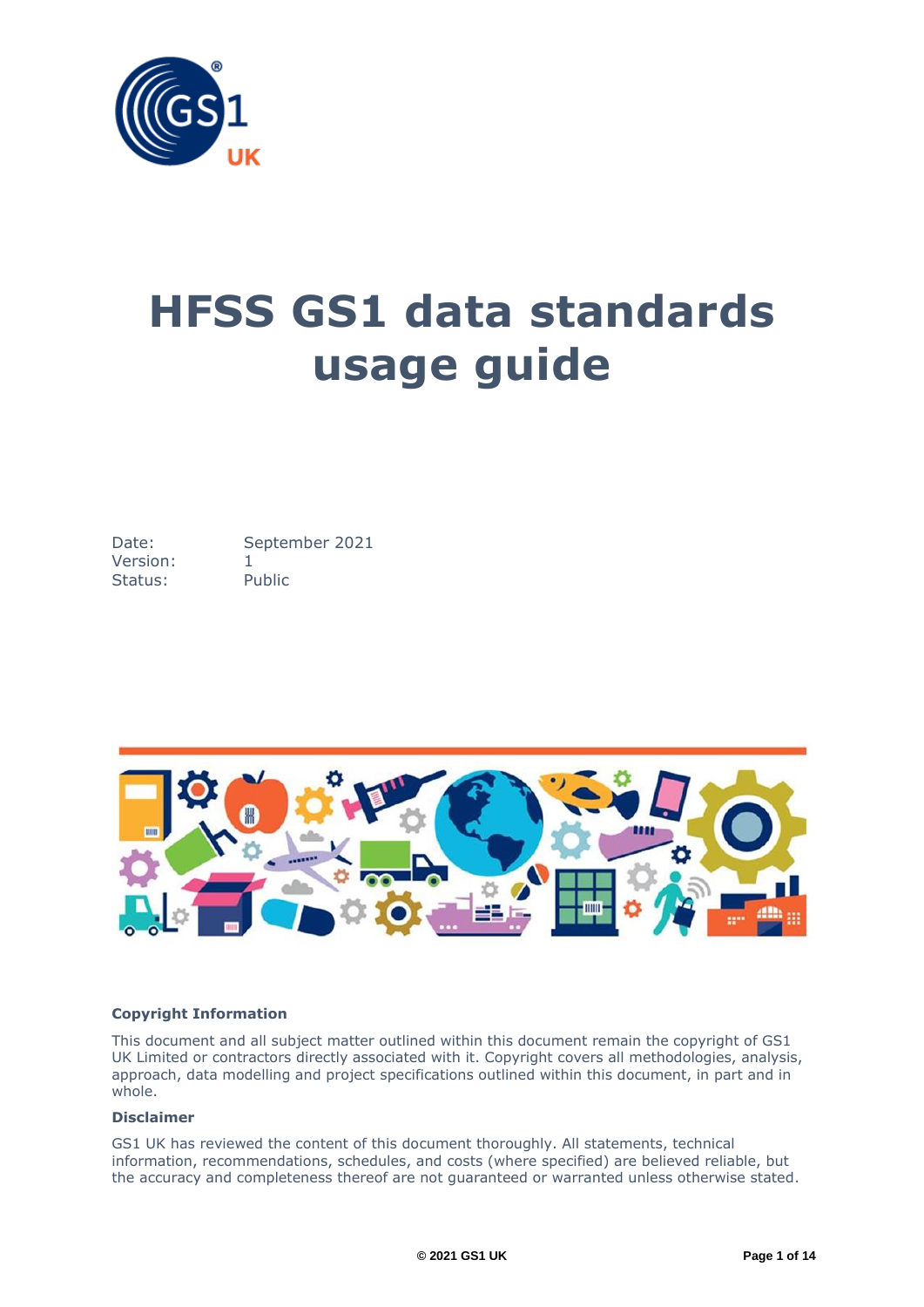# **Contents**

| $\overline{2}$ |                                                                        |  |
|----------------|------------------------------------------------------------------------|--|
| 3 <sup>1</sup> |                                                                        |  |
| 4              |                                                                        |  |
|                |                                                                        |  |
|                |                                                                        |  |
|                |                                                                        |  |
| 5              |                                                                        |  |
| 6              |                                                                        |  |
|                | 6.1 GS1 Global Product Classification (GPC) groups in scope for HFSS10 |  |
|                |                                                                        |  |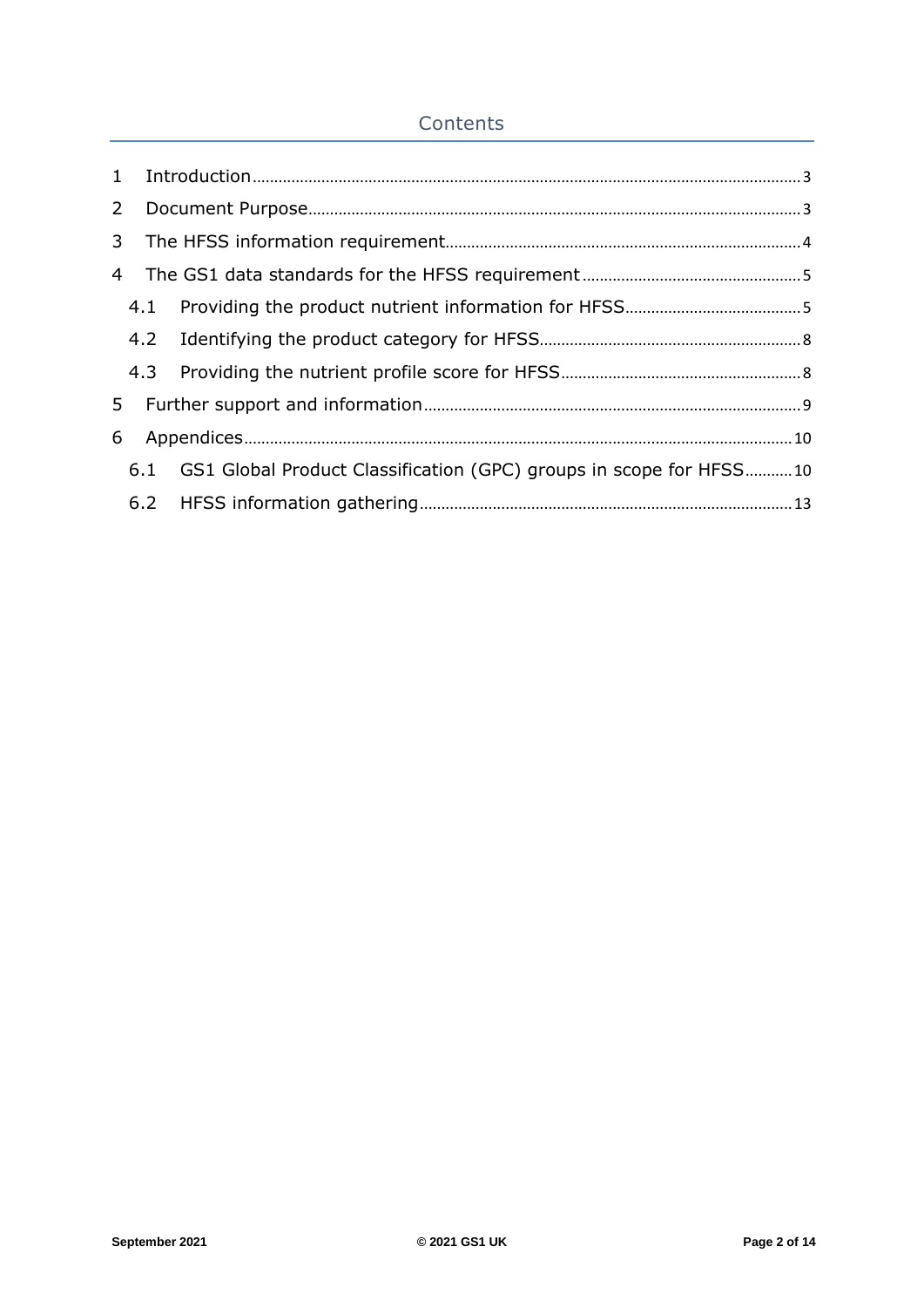## <span id="page-2-0"></span>**1 Introduction**

Obesity is one of the biggest health problems that the UK faces. The UK government plan to halve child obesity by 2030. Product promotions strongly influence purchase decisions and are skewed towards less healthy options. It has been identified that volume promotions increase purchases by 20%. In 2018 the UK government announced its intention to ban promotions of products that are high in fat sugar or salt (HFSS) by location and price. New obesity strategy unveiled in 2020 centred around supporting adults as well as children to lose weight. Following consultation in 2019 the government announced at the end of December 2020 [legislation to restrict promotions](https://www.gov.uk/government/consultations/restricting-promotions-of-food-and-drink-that-is-high-in-fat-sugar-and-salt/outcome/restricting-promotions-of-products-high-in-fat-sugar-and-salt-by-location-and-by-price-government-response-to-public-consultation) of HFSS products from April 2022.

To support the HFSS regulation food supply chain organisations need readily available, accessible product data gathered from multiple sources in a common format. There are many product data aggregation services that provide product data gathering and communication, but not necessarily under a common business definition and structure.

GS1 is an independent body which provides globally recognised open standards to support business communications globally and locally. GS1 has 115 not-for-profit Member Organisations operating across 150 countries supporting more than two million members worldwide. Developed and maintained collaboratively by industry users, GS1 standards enable a common language to be shared between and within organisations helping them improve performance and safety. [GS1 UK](https://www.gs1uk.org/) supports more than 50,000 members across many sectors, including retail and food service.

The GS1 data standard can provide the industry with the opportunity to provide the HFSS information requirement in a common business definition and structure.

## <span id="page-2-1"></span>**2 Document Purpose**

The purpose of this document is to provide guidance for the use of specific GS1 standard data attributes that support the UK government HFSS program.

It's target audience are the nutritional, legal and information technology practitioners who have responsibility to meet the UK government HFSS regulation for an organisation that is currently using a GS1 standards enabled product data sharing solution e.g., [GDSN,](https://www.gs1.org/services/gdsn) [productDNA](https://productdna.gs1uk.org/)

The document considers the HFSS information and outlines the GS1 data attributes needed to meet specific HFSS requirements. It does not discuss the calculation of the HFSS nutrient profile score. This is performed by the trading partner using the information provided in structured GS1 data attributes.

Readers of this document should refer to other sources of information (referenced through the embedded links) to gain a greater knowledge depth of the HFSS regulation and the wider GS1 product data standards.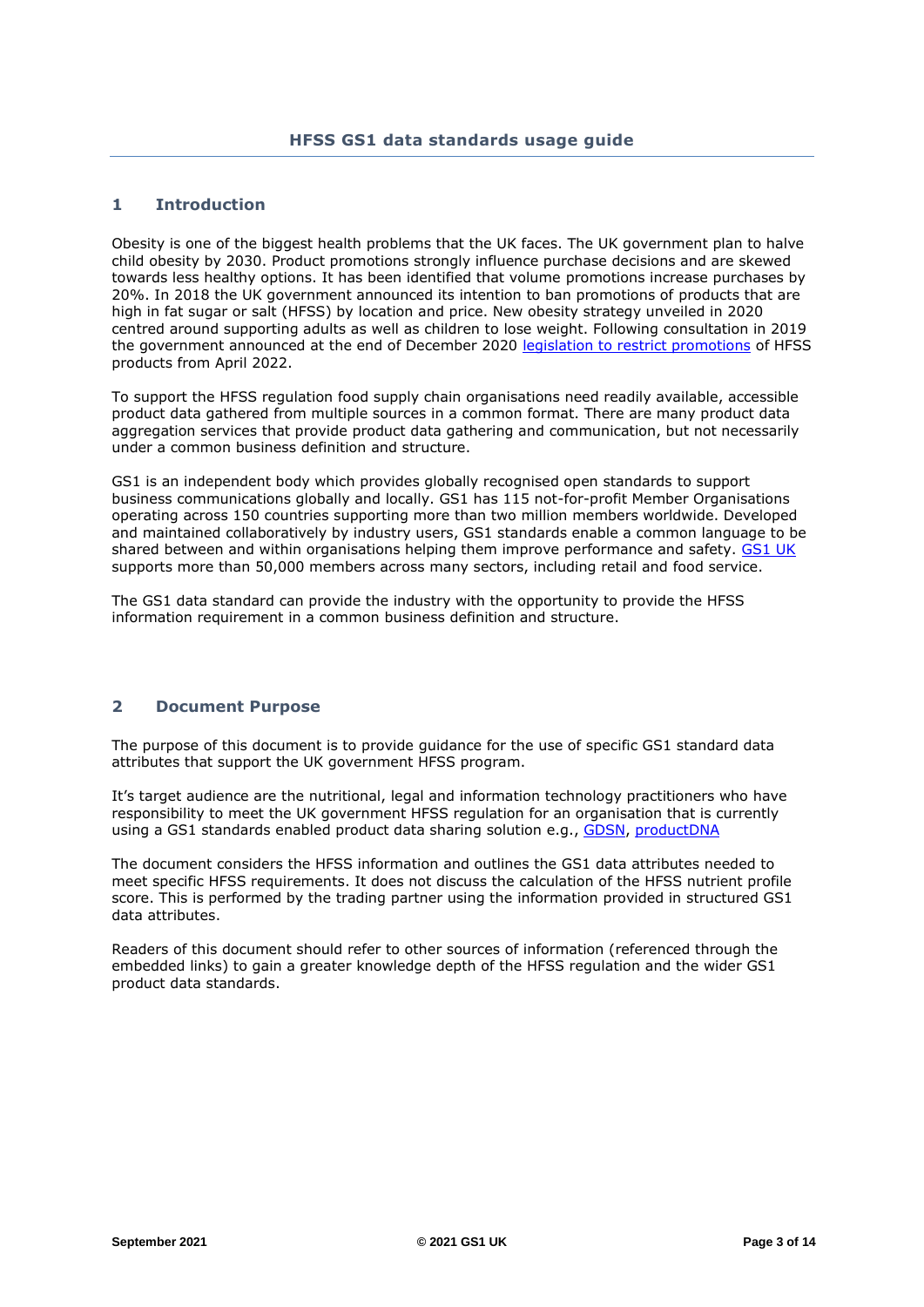## <span id="page-3-0"></span>**3 The HFSS information requirement**

HFSS products are foods or drinks classified as high in fat, sugar or salt by the department of health 2004 [nutrient profiling model.](https://www.gov.uk/government/publications/the-nutrient-profiling-model) This model balances less favourable nutrients or A points (energy, saturated fat, sugar, and sodium) against more favourable nutrients or C points (fruit, Vegetables and nuts, fibre, and protein). The calculation of A – C = the *nutrient profile score*.

Foods scoring 4 points or more and drinks scoring 1 point or more are classified as less healthy and must adhere to HFSS regulation.

The following information is required to [calculate](https://assets.publishing.service.gov.uk/government/uploads/system/uploads/attachment_data/file/216094/dh_123492.pdf) the nutrient profile score:

- Energy (kJ)
- Saturated Fat (g)
- Total Sugar (g)
- Sodium (mg)
- Fruit, Vegetables and Nuts (%)
- Non-Starch Polysaccharides (NSP) or Association of Official Agricultural Chemists (AOAC) fibre (g)
- Protein (q)

Profiling also requires product information on the:

- Product Preparation State
- Product Preparation Instructions

The following product categories are within the scope for promotional restrictions:

- Soft drinks including milk-based drinks and juice-based drinks with added sugar
- Crisps and savoury snacks
- Breakfast cereals
- Confectionery including chocolate and sweets
- Ice cream including ice lollies, frozen yoghurt, water ices, and similar products
- Cakes and cupcakes
- Sweet biscuits
- Morning goods
- Desserts and puddings
- Yoghurts and fromage frais
- Pizzas
- Chips and potato products
- **Ready Meals**
- Meal centres
- Breaded and batter products

Note:

The specific gravity of liquids for conversion from millimetre to gram measurement is not covered in this document.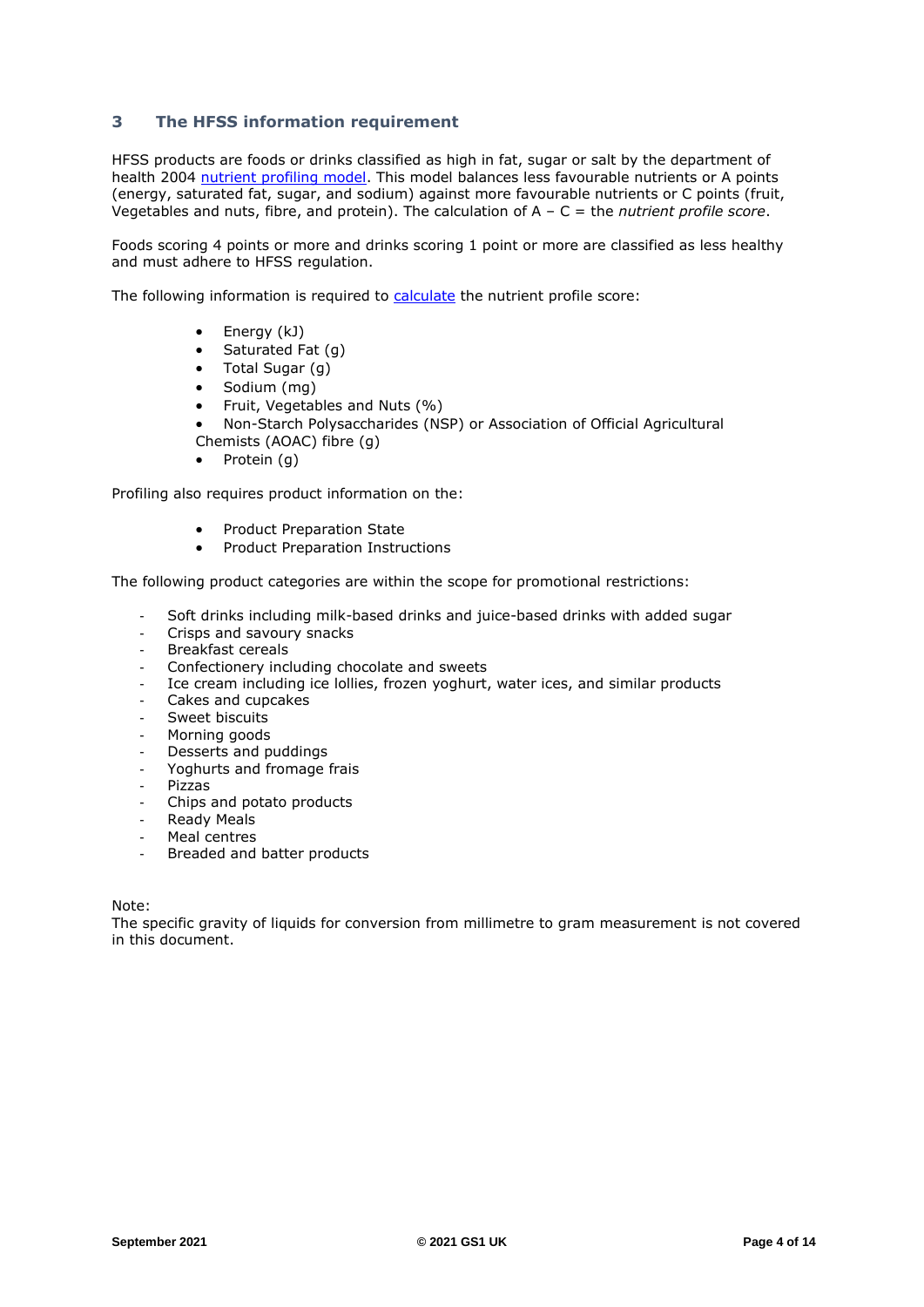## <span id="page-4-0"></span>**4 The GS1 data standards for the HFSS requirement**

Sellers of product (manufacturers) are responsible for identifying their products as subject to the HFSS regulation. Using the GS1 global standard data attributes they can provide their buyers with the product nutrient profile score and the related nutrient information.

Buyers of product (retailers, food service operators) are responsible for compliance with the UK government HFSS regulation when they sell products whether branded or own-brand to consumers.

Buyers of product may choose to confirm the seller's product nutrient profile score using the HFSS related nutrient information provided.

The [GS1 Global Data Model](https://www.gs1.org/standards/gs1-global-data-model) (GDM) clarifies the data requirements between sellers and buyers in the food supply chain by defining the attributes needed to list and sell products in a given market.

These structured attributes are based upon the [GS1 Global Data Dictionary \(GDD\)](http://apps.gs1.org/gdd/SitePages/Home.aspx) using the [GS1](https://www.gs1.org/docs/gdsn/3.1/BMS_GDSN_Trade_Item_Modules_r3p1p16_i1p25_April2021.pdf)  [Business Message Standard \(BMS\)](https://www.gs1.org/docs/gdsn/3.1/BMS_GDSN_Trade_Item_Modules_r3p1p16_i1p25_April2021.pdf) and include the product nutrient information required for the HFSS requirement. These data attributes are applicable for both branded and own-brand product information.

Please refer to the [GS1 Global Data Model](https://www.gs1.org/docs/global-data-model/gs1_global_data_model_release_1.3.1.xlsx) standard document for the definitions and background of the tables in this section.

## <span id="page-4-1"></span>**4.1 Providing the product nutrient information for HFSS**

Each [nutrient requirement](#page-3-0) for HFSS is established using a group of four standard data attributes. These data attributes are used to express

- what the nutrient is using a **nutrient code**
- how much of the nutrient is in the product **nutrient quantity**
- the measurement basis for that value the **nutrient basis**
- and whether the measurement basis is a serving size or a specific measurement the **nutrient basis type code**

These data attributes can be expressed for the whole product (e.g., a chocolate bar) or for each component of the product (e.g., different chocolate bars in a multipack, the components of a ready meal).

The attributes are repeatable for each measurement basis.

The population of these four data attributes, including a zero quantity, is *required* to support the HFSS regulation.

It should be noted that for packaged products the information printed on the pack (e.g., the nutrition panel) may not display the complete set of information required to support the HFSS requirement.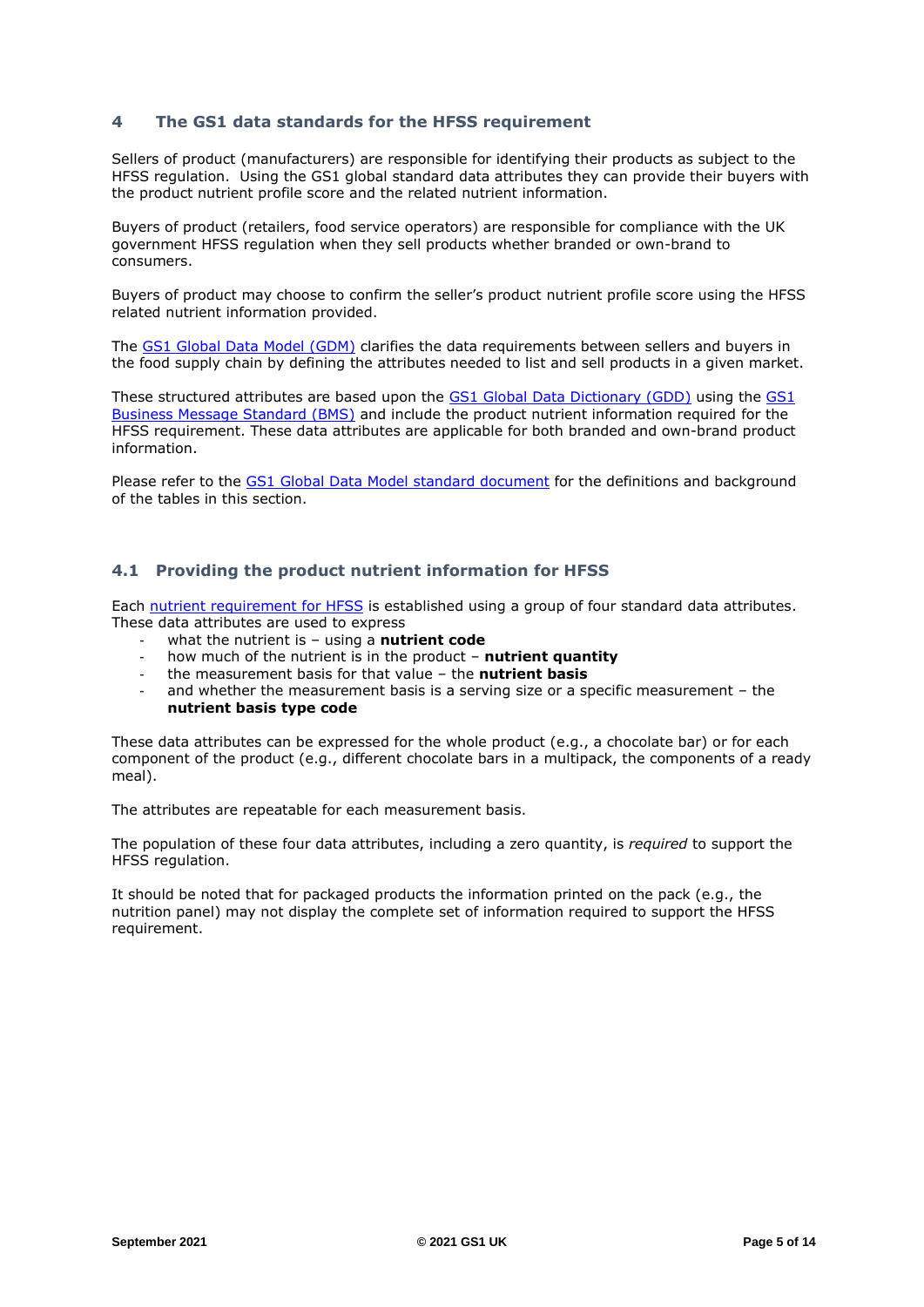## **HFSS A points**

The table below shows the relationship between the [HFSS A](#page-3-0) information requirement and the data attributes defined in the GDM.

| <b>HFSS</b>             | <b>GS1 Global Data Model Standard</b> |                                |                                                                                                                                                 |                             |                                                                                                                                                                                                                  |
|-------------------------|---------------------------------------|--------------------------------|-------------------------------------------------------------------------------------------------------------------------------------------------|-----------------------------|------------------------------------------------------------------------------------------------------------------------------------------------------------------------------------------------------------------|
| <b>Data Requirement</b> | <b>BMS ID</b>                         | <b>Attribute Business name</b> | <b>Attribute Business definition</b>                                                                                                            | <b>Example</b>              | <b>Usage Statement</b>                                                                                                                                                                                           |
|                         | 1733                                  | <b>Nutrient Code</b>           | The code that represents a nutrient or energy<br>element that is found in the product                                                           | ENER-                       | Used to inform the consumer and the retailer of the nutrient or energy<br>elements that are found in the product.                                                                                                |
|                         | 1734                                  | <b>Nutrient Quantity</b>       | The value that indicates the amount of nutrient<br>element or energy contained in the product per<br>defined quantity with its unit of measure. | 106 KJ                      | Used to inform the consumer and the buyer of the nutrients and energy<br>contained in a product and its unit of measure.                                                                                         |
| Energy (kJ)             | 1714                                  | <b>Nutrient Basis</b>          | The value, with its unit of measure, that forms the<br>basis for referring to the nutrient content that<br>appears on the product label.        | 100 grams                   | Used to inform the consumer of the basis value, with its defined unit of<br>measure, used to calculate the amount of nutrients contained.                                                                        |
|                         | 1716                                  | Nutrient Basis Type Code       | The code that qualifies if the nutritional information is<br>based on a set measure or a serving size.                                          | BY MEASURE or<br>BY SERVING | Used to inform the buyer and/or the consumer of the basis for the<br>nutrient energy information.<br>Used by the buyer for menu planning, recipe creation, analysis.<br>Used in conjunction with Nutrient Basis. |
|                         | 1733                                  | Nutrient Code                  | The code that represents a nutrient or energy<br>element that is found in the product                                                           | <b>FASAT</b>                | Used to inform the consumer and the retailer of the nutrient or energy<br>elements that are found in the product.                                                                                                |
|                         | 1734                                  | <b>Nutrient Quantity</b>       | The value that indicates the amount of nutrient<br>element or energy contained in the product per<br>defined quantity with its unit of measure. | 19.1 grams                  | Used to inform the consumer and the buyer of the nutrients and energy<br>contained in a product and its unit of measure.                                                                                         |
| Saturated Fat (g)       | 1714                                  | <b>Nutrient Basis</b>          | The value, with its unit of measure, that forms the<br>basis for referring to the nutrient content that<br>appears on the product label.        | 100 grams                   | Used to inform the consumer of the basis value, with its defined unit of<br>measure, used to calculate the amount of nutrients contained.                                                                        |
|                         | 1716                                  | Nutrient Basis Type Code       | The code that qualifies if the nutritional information is<br>based on a set measure or a serving size.                                          | BY MEASURE or<br>BY SERVING | Used to inform the buyer and/or the consumer of the basis for the<br>nutrient energy information.<br>Used by the buyer for menu planning, recipe creation, analysis.<br>Used in conjunction with Nutrient Basis. |
|                         | 1733                                  | Nutrient Code                  | The code that represents a nutrient or energy<br>element that is found in the product                                                           | <b>SUGAR</b>                | Used to inform the consumer and the retailer of the nutrient or energy<br>elements that are found in the product.                                                                                                |
|                         | 1734                                  | <b>Nutrient Quantity</b>       | The value that indicates the amount of nutrient<br>element or energy contained in the product per<br>defined quantity with its unit of measure. | 52.5 grams                  | Used to inform the consumer and the buyer of the nutrients and energy<br>contained in a product and its unit of measure.                                                                                         |
| Total Sugar (g)         | 1714                                  | <b>Nutrient Basis</b>          | The value, with its unit of measure, that forms the<br>basis for referring to the nutrient content that<br>appears on the product label.        | 100 grams                   | Used to inform the consumer of the basis value, with its defined unit of<br>measure, used to calculate the amount of nutrients contained.                                                                        |
|                         | 1716                                  | Nutrient Basis Type Code       | The code that qualifies if the nutritional information is<br>based on a set measure or a serving size.                                          | BY MEASURE or<br>BY SERVING | Used to inform the buyer and/or the consumer of the basis for the<br>nutrient energy information.<br>Used by the buyer for menu planning, recipe creation, analysis.<br>Used in conjunction with Nutrient Basis. |
|                         | 1733                                  | Nutrient Code                  | The code that represents a nutrient or energy<br>element that is found in the product                                                           | <b>NA</b>                   | Used to inform the consumer and the retailer of the nutrient or energy<br>elements that are found in the product.                                                                                                |
|                         | 1734                                  | <b>Nutrient Quantity</b>       | The value that indicates the amount of nutrient<br>element or energy contained in the product per<br>defined quantity with its unit of measure. | 0.35 grams                  | Used to inform the consumer and the buyer of the nutrients and energy<br>contained in a product and its unit of measure.                                                                                         |
| Sodium (mg)             | 1714                                  | <b>Nutrient Basis</b>          | The value, with its unit of measure, that forms the<br>basis for referring to the nutrient content that<br>appears on the product label.        | 100 grams                   | Used to inform the consumer of the basis value, with its defined unit of<br>measure, used to calculate the amount of nutrients contained.                                                                        |
|                         | 1716                                  | Nutrient Basis Type Code       | The code that qualifies if the nutritional information is<br>based on a set measure or a serving size.                                          | BY MEASURE or<br>BY SERVING | Used to inform the buyer and/or the consumer of the basis for the<br>nutrient energy information.<br>Used by the buyer for menu planning, recipe creation, analysis.<br>Used in conjunction with Nutrient Basis. |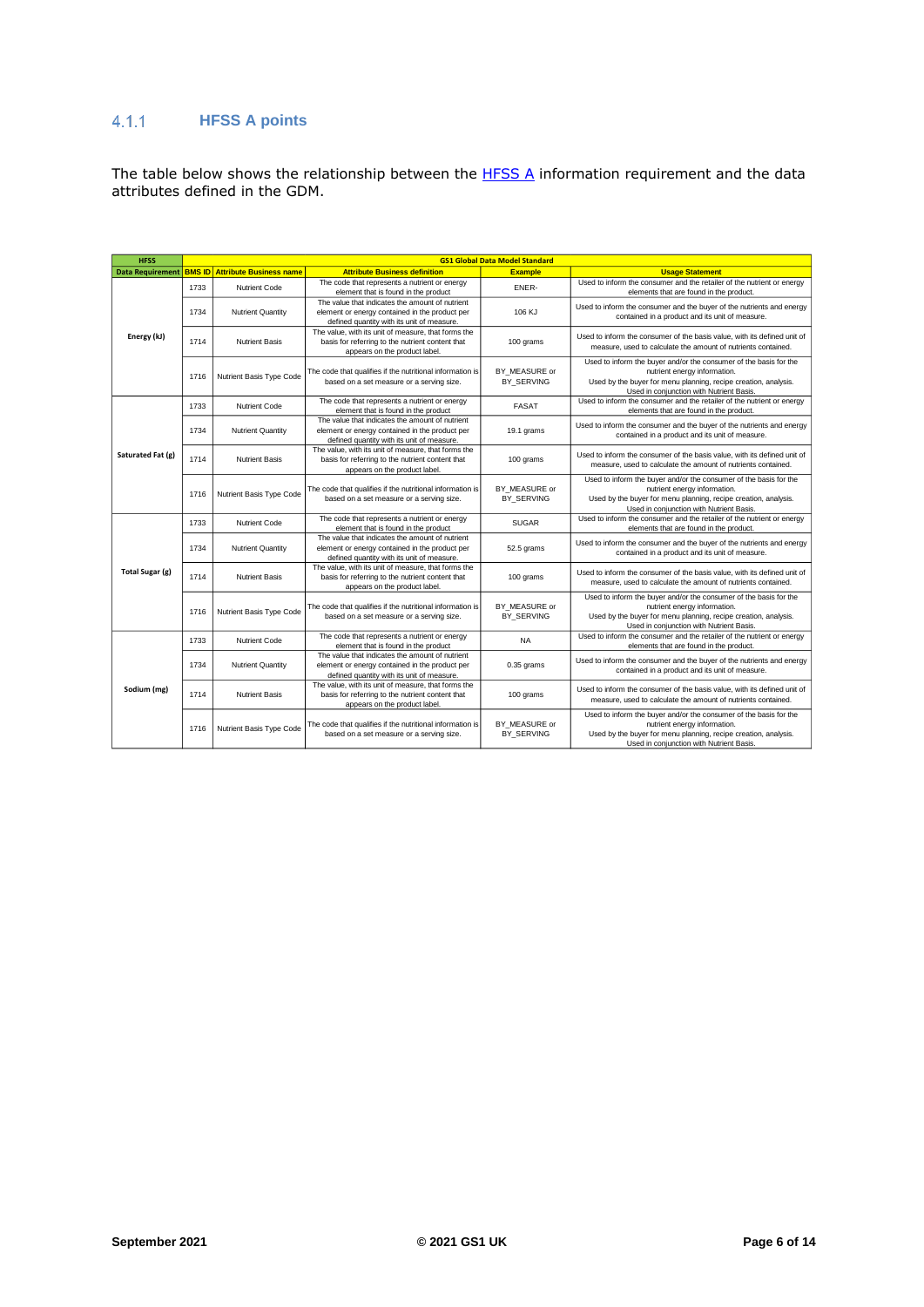#### $4.1.2$ **HFSS C points**

The table below shows the relationship between the  $HFSSC$  information requirement and the data attributes defined in the GDM.

The percentage of fruit, vegetables and nuts is expressed in the **ingredient statement** data attribute.

| <b>HFSS</b>                              | <b>GS1 Global Data Model Standard</b> |                                       |                                                                                                                                                 |                                    |                                                                                                                                                                                                                  |
|------------------------------------------|---------------------------------------|---------------------------------------|-------------------------------------------------------------------------------------------------------------------------------------------------|------------------------------------|------------------------------------------------------------------------------------------------------------------------------------------------------------------------------------------------------------------|
| <b>Data Requirement</b>                  |                                       | <b>BMS ID</b> Attribute Business name | <b>Attribute Business definition</b>                                                                                                            | <b>Example</b>                     | <b>Usage Statement</b>                                                                                                                                                                                           |
| <b>Fruit, Vegetables</b><br>and Nuts (%) | 1268                                  | Ingredient Statement                  | The composition of the product that matches what<br>appears on the package.                                                                     | 'Tomato (80%)'                     | Used to indicate to the consumer the composition of the product that<br>may include allergens and contaminations.                                                                                                |
|                                          | 1733                                  | Nutrient Code                         | The code that represents a nutrient or energy<br>element that is found in the product                                                           | <b>NSP</b>                         | Used to inform the consumer and the retailer of the nutrient or energy<br>elements that are found in the product.                                                                                                |
|                                          | 1734                                  | <b>Nutrient Quantity</b>              | The value that indicates the amount of nutrient<br>element or energy contained in the product per<br>defined quantity with its unit of measure. | 5 grams                            | Used to inform the consumer and the buyer of the nutrients and energy<br>contained in a product and its unit of measure.                                                                                         |
| NSP fibre (g)                            | 1714                                  | <b>Nutrient Basis</b>                 | The value, with its unit of measure, that forms the<br>basis for referring to the nutrient content that<br>appears on the product label.        | 100 grams                          | Used to inform the consumer of the basis value, with its defined unit of<br>measure, used to calculate the amount of nutrients contained.                                                                        |
|                                          | 1716                                  | Nutrient Basis Type Code              | The code that qualifies if the nutritional information is<br>based on a set measure or a serving size.                                          | BY MEASURE or<br>BY SERVING        | Used to inform the buyer and/or the consumer of the basis for the<br>nutrient energy information.<br>Used by the buyer for menu planning, recipe creation, analysis.<br>Used in conjunction with Nutrient Basis. |
|                                          | 1733                                  | Nutrient Code                         | The code that represents a nutrient or energy<br>element that is found in the product                                                           | <b>FIBTG</b>                       | Used to inform the consumer and the retailer of the nutrient or energy<br>elements that are found in the product.                                                                                                |
| <b>AOAC</b> fibre (g)<br>(used when the  | 1734                                  | <b>Nutrient Quantity</b>              | The value that indicates the amount of nutrient<br>element or energy contained in the product per<br>defined quantity with its unit of measure. | 12 grams                           | Used to inform the consumer and the buyer of the nutrients and energy<br>contained in a product and its unit of measure.                                                                                         |
| NSP fibre value is<br>not known)         | 1714                                  | <b>Nutrient Basis</b>                 | The value, with its unit of measure, that forms the<br>basis for referring to the nutrient content that<br>appears on the product label.        | 100 grams                          | Used to inform the consumer of the basis value, with its defined unit of<br>measure, used to calculate the amount of nutrients contained.                                                                        |
|                                          | 1716                                  | Nutrient Basis Type Code              | The code that qualifies if the nutritional information is<br>based on a set measure or a serving size.                                          | BY MEASURE or<br><b>BY SERVING</b> | Used to inform the buyer and/or the consumer of the basis for the<br>nutrient energy information.<br>Used by the buyer for menu planning, recipe creation, analysis.<br>Used in conjunction with Nutrient Basis. |
|                                          | 1733                                  | Nutrient Code                         | The code that represents a nutrient or energy<br>element that is found in the product                                                           | PRO-                               | Used to inform the consumer and the retailer of the nutrient or energy<br>elements that are found in the product.                                                                                                |
|                                          | 1734                                  | <b>Nutrient Quantity</b>              | The value that indicates the amount of nutrient<br>element or energy contained in the product per<br>defined quantity with its unit of measure. | 24 grams                           | Used to inform the consumer and the buyer of the nutrients and energy<br>contained in a product and its unit of measure.                                                                                         |
| Protein (g)                              | 1714                                  | <b>Nutrient Basis</b>                 | The value, with its unit of measure, that forms the<br>basis for referring to the nutrient content that<br>appears on the product label.        | 100 grams                          | Used to inform the consumer of the basis value, with its defined unit of<br>measure, used to calculate the amount of nutrients contained.                                                                        |
|                                          | 1716                                  | Nutrient Basis Type Code              | The code that qualifies if the nutritional information is<br>based on a set measure or a serving size.                                          | BY MEASURE or<br>BY SERVING        | Used to inform the buyer and/or the consumer of the basis for the<br>nutrient energy information.<br>Used by the buyer for menu planning, recipe creation, analysis.<br>Used in conjunction with Nutrient Basis. |

#### $4.1.3$ **Product preparation state for HFSS**

The [nutrient profiling model](https://www.gov.uk/government/publications/the-nutrient-profiling-model) usually requires that scores be calculated for a product 'as sold'.

However, there are situations where the model requires the nutrient values to be based on the product being 'reconstituted' for consumption according to the manufacturer's instructions. E.g., squash concentrate drinks, custard powder, dried pasta and noodles, rice.

The nutritional preparation code data attribute is used to indicate whether the HFSS nutrient values are for the product 'as sold' or 'as consumed'. The population of this data attribute is *required*.

The preparation instructions data attribute is used to establish the manufacturer's instructions for product consumption. The population of this data attribute is *required* for the 'prepared' product.

| <b>HFSS</b>                                                                                          |      | <b>GS1 Global Data Model Standard</b>           |                                                                                                                                                                       |                                               |                                                                                                                                                                         |
|------------------------------------------------------------------------------------------------------|------|-------------------------------------------------|-----------------------------------------------------------------------------------------------------------------------------------------------------------------------|-----------------------------------------------|-------------------------------------------------------------------------------------------------------------------------------------------------------------------------|
|                                                                                                      |      | Data Requirement BMS ID Attribute Business name | <b>Attribute Business definition</b>                                                                                                                                  | <b>Example</b>                                | <b>Usage Statement</b>                                                                                                                                                  |
| <b>Preparation State</b>                                                                             | 1717 | Nutritional Preparation<br>Code                 | The code indicating whether the product is unaltered<br>versus a product that has been altered by consumer<br>preparation, in conjunction with the nutritional panel. | UNPREPARED or<br>PREPARED                     | May be used by the consumer in conjunction with the nutritional panel to<br>understand the differences in full nutritional values, prepared versus<br>unprepared.       |
| Preparation<br>Instructions<br>(used when the<br>nutrient values are<br>for the preparad<br>product) | 1377 | Preparation Instructions                        | The instructions on how to prepare the product for<br>consumption.                                                                                                    | 'Dilute part cordial with 10<br>parts water." | Used by the buyer's customer service to answer questions about product<br>preparation.<br>Used by the buyer and the consumer to prepare the product for<br>consumption. |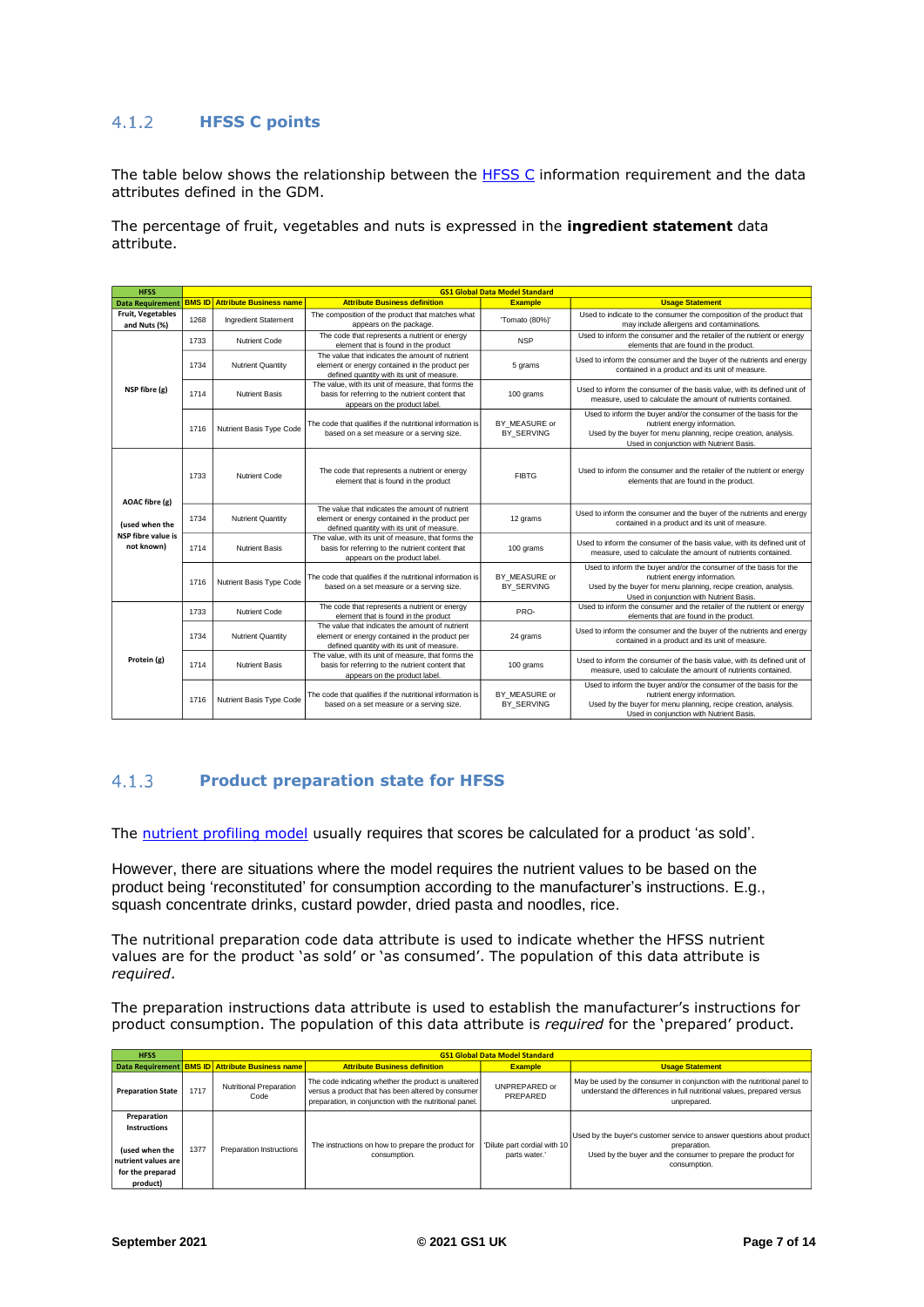## <span id="page-7-0"></span>**4.2 Identifying the product category for HFSS**

The [GS1 Global Product Classification\(](https://www.gs1.org/standards/gpc)GPC) classifies products by grouping them into categories based on their essential properties as well as their relationships to other products. Each product classification is designated by a unique code. Use the [GPC Browser](https://gpc-browser.gs1.org/) to identify the unique Global Product Category Code ('Brick') within a classification group.

The table below shows how the GPC code is defined in the GDM. The population of this data attribute is *required* to support the HFSS regulation.

See [Appendix](#page-9-1) for the global product classification groups that are in scope for HFSS.

| <b>HFSS</b>             | <b>GS1 Global Data Model Standard</b> |                                                        |                                                                                                                                                            |                                        |                                                                                                                  |
|-------------------------|---------------------------------------|--------------------------------------------------------|------------------------------------------------------------------------------------------------------------------------------------------------------------|----------------------------------------|------------------------------------------------------------------------------------------------------------------|
|                         |                                       | Data Requirement <b>BMS ID</b> Attribute Business name | <b>Attribute Business definition</b>                                                                                                                       | <b>Example</b>                         | <b>Usage Statement</b>                                                                                           |
| <b>Product Category</b> | 161                                   | Global Product Category<br>Code                        | The code used to group products based on similar<br>characteristics according to the GS1 Global Product (Cereal products ready to<br>Classification (GPC). | 10000284<br>eat that are shelf stable) | Used for multiple use cases such as data quality, category management,<br>space management and workflow routing. |

## <span id="page-7-1"></span>**4.3 Providing the nutrient profile score for HFSS**

The calculation of the nutrient profile score is performed by the trading partner using the information provided in structured GS1 data attributes in [section 4.1.](#page-4-1)

Different countries and regions have different governmental nutritional programs. The UK government HFSS program reference and the calculated score are conveyed in these GS1 standard data attributes.

These attributes are defined in the [GS1 Global Data Dictionary \(GDD\)](http://apps.gs1.org/gdd/SitePages/Home.aspx) and in the [GS1 Business](https://www.gs1.org/docs/gdsn/3.1/BMS_GDSN_Trade_Item_Modules_r3p1p16_i1p25_April2021.pdf)  [Message Standard \(BMS\).](https://www.gs1.org/docs/gdsn/3.1/BMS_GDSN_Trade_Item_Modules_r3p1p16_i1p25_April2021.pdf) They are used locally and are not defined in the [GS1 Global Data Model.](https://www.gs1.org/docs/global-data-model/gs1_global_data_model_release_1.3.1.xlsx)

The population of these data attributes is *required* to support the HFSS regulation.

### **nutritionalProgramCode** (BMS ID 268)

This attribute shall be populated with the code HFSS to show that the product is subject to the HFSS program (available in BMS standards release 3.1.17 (November 2021))

### **nutritionalValue** (BMS ID 6160)

This decimal numeric attribute shall be populated with the calculated nutrient profile score.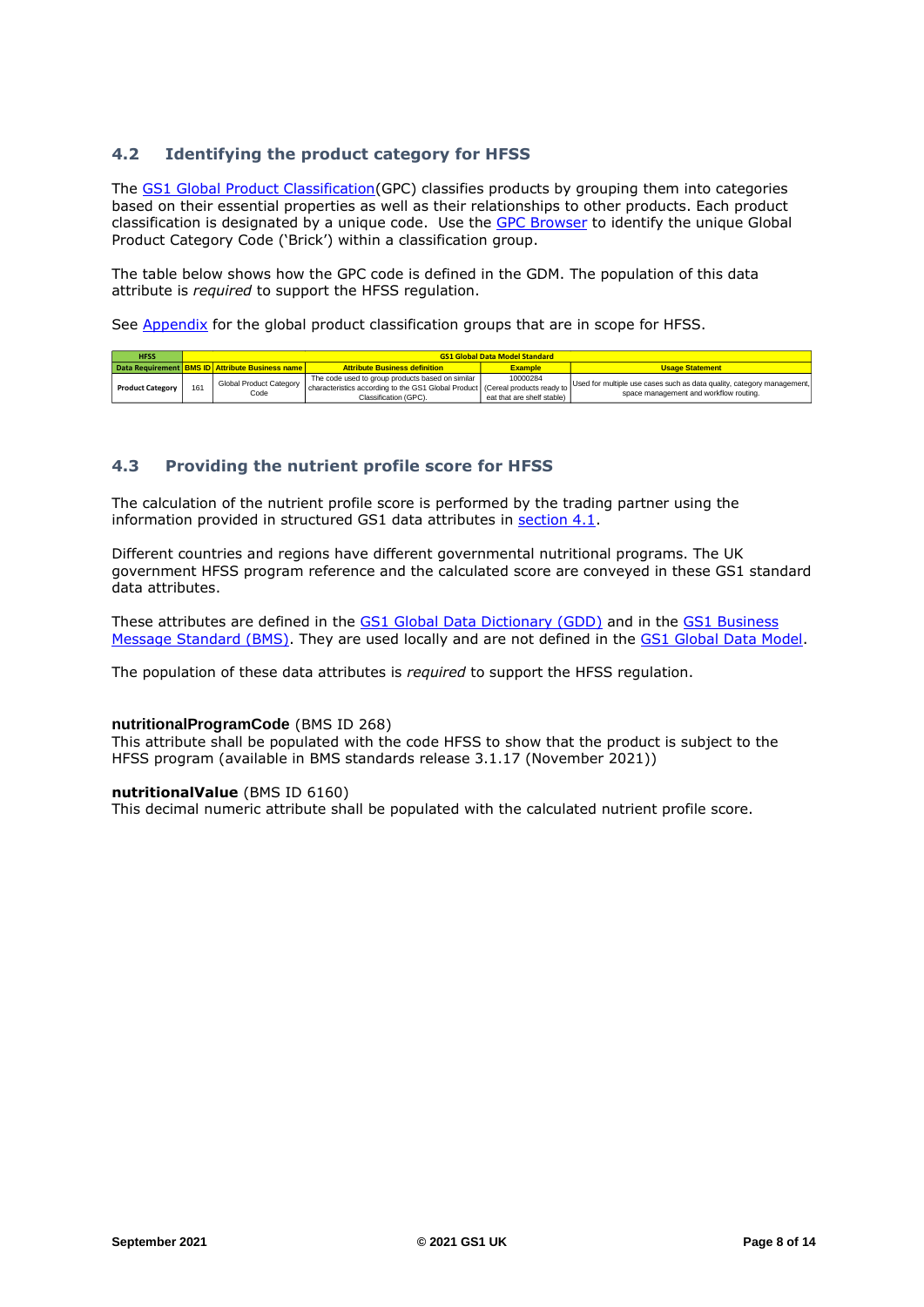## <span id="page-8-0"></span>**5 Further support and information**

Email GS1 UK at [support@gs1uk.org](mailto:support@gs1uk.org) - we aim to respond to all emails within 2 working days.

Or call us on freephone 0808 178 8799 or alternatively call +44 (0) 20 7092 3501.

Our team is usually available:

Monday to Thursday from 9:00am to 5:00pm (UK) Friday 9:00am to 4:30pm (UK) Saturday and Sunday we are closed

Corporate contact details:

GS1 UK Hasilwood House 60 Bishopsgate London EC2N 4AW

T: +44 (0)20 7092 3500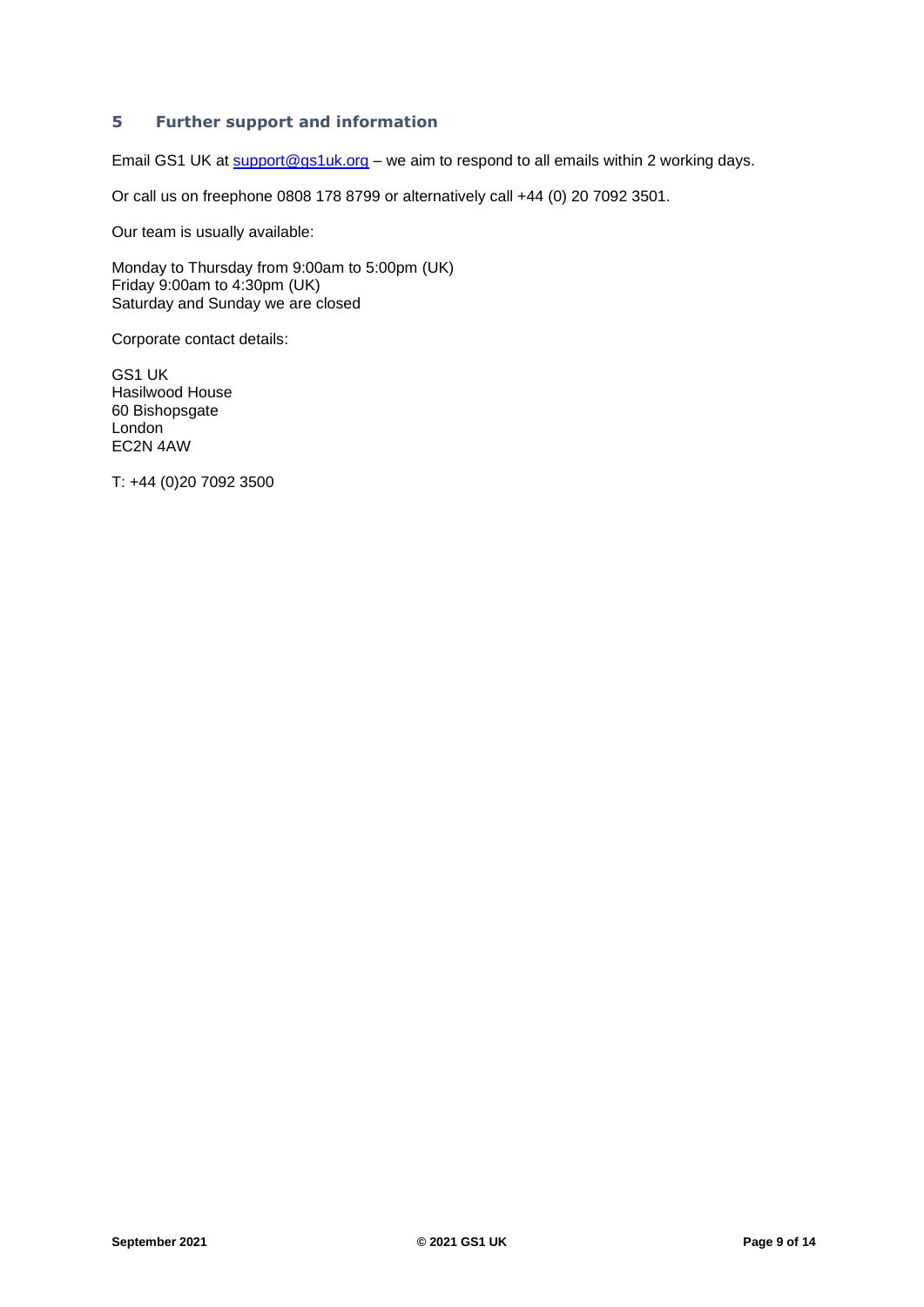## <span id="page-9-0"></span>**Appendices**

## <span id="page-9-1"></span>**6.1 GS1 Global Product Classification (GPC) groups in scope for HFSS**

This appendix seeks to help the user identify individual product category codes ("Bricks") in scope of the HFSS products.

| <b>Beverages Variety Packs</b> |                                                                                 |
|--------------------------------|---------------------------------------------------------------------------------|
| 10000623                       | <b>Beverages Variety Packs</b>                                                  |
|                                | Non Alcoholic Beverages - Not Ready to Drink                                    |
| 10000178                       | Chocolate/Cocoa/Malt - Not Ready to Drink                                       |
| 10000310                       | Dairy Based Drinks - Not Ready to Drink (Shelf Stable)                          |
| 10006974                       | Dairy Substitute Based Drinks - Not Ready to Drink (Shelf Stable)               |
| 10000202                       | Drinks Flavoured - Not Ready to Drink                                           |
| 10000307                       | Fruit Juice - Not Ready to Drink (Frozen)                                       |
| 10000308                       | Fruit Juice - Not Ready to Drink (Shelf Stable)                                 |
| 10000309                       | Fruit Juice Drinks - Not Ready to Drink (Shelf Stable)                          |
| 10000593                       | Non Alcoholic Beverages Variety Packs - Not Ready to Drink                      |
| 10000264                       | Sports Drinks - Rehydration (Not Ready to Drink)                                |
| 10000311                       | Stimulants/Energy Drinks - Not Ready to Drink                                   |
| 10006253                       | Vegetable Juice - Not Ready to Drink (Frozen)                                   |
| 10006254                       | Vegetable Juice - Not Ready to Drink (Shelf Stable)                             |
| 10006257                       | Vegetable Juice Drinks - Not Ready to Drink (Shelf Stable)                      |
|                                | Non Alcoholic Beverages - Ready to Drink                                        |
| 10000179                       | Chocolate/Cocoa/Malt - Ready to Drink                                           |
| 10000191                       | Dairy Based Drinks - Ready to Drink (Perishable)                                |
| 10000192                       | Dairy Based Drinks - Ready to Drink (Shelf Stable)                              |
| 10006972                       | Dairy Substitute Based Drinks - Ready to Drink (Perishable)                     |
| 10006973                       | Dairy Substitute Based Drinks - Ready to Drink (Shelf Stable)                   |
| 10000201                       | Drinks Flavoured - Ready to Drink                                               |
| 10000219                       | Fruit Juice - Ready to Drink (Perishable)                                       |
| 10000220                       | Fruit Juice - Ready to Drink (Shelf Stable)                                     |
| 10000222                       | Fruit Juice Drinks - Ready to Drink (Perishable)                                |
| 10000223                       | Fruit Juice Drinks - Ready to Drink (Shelf Stable)                              |
| 10000594                       | Non-Alcoholic Beverages Variety Packs - Ready to Drink                          |
| 10000265                       | Sports Drinks - Rehydration (Ready to Drink)                                    |
| 10000266                       | Stimulants/Energy Drinks - Ready to Drink                                       |
| 10006251                       | Vegetable Juice - Ready to Drink (Perishable)                                   |
| 10006252                       | Vegetable Juice - Ready to Drink (Shelf Stable)                                 |
| 10006255                       | Vegetable Juice Drinks - Ready to Drink (Perishable)                            |
| 10006256                       | Vegetable Juice Drinks - Ready to Drink (Shelf Stable)                          |
| <b>Biscuits/Cookies</b>        |                                                                                 |
| 10000304                       | Biscuits/Cookies (Frozen)<br><b>Biscuits/Cookies (Perishable)</b>               |
| 10000160                       |                                                                                 |
| 10000161<br>10000596           | <b>Biscuits/Cookies (Shelf Stable)</b><br><b>Biscuits/Cookies Variety Packs</b> |
| 10000305                       | Dried Breads (Frozen)                                                           |
| 10000166                       | Dried Breads (Shelf Stable)                                                     |
| Bread                          |                                                                                 |
| 10000163                       | Bread (Frozen)                                                                  |
| 10000164                       | Bread (Perishable)                                                              |
| 10000165                       | <b>Bread (Shelf Stable)</b>                                                     |
|                                | <b>Bread/Bakery Products Variety Packs</b>                                      |
| 10000598                       | <b>Bread/Bakery Products Variety Packs</b>                                      |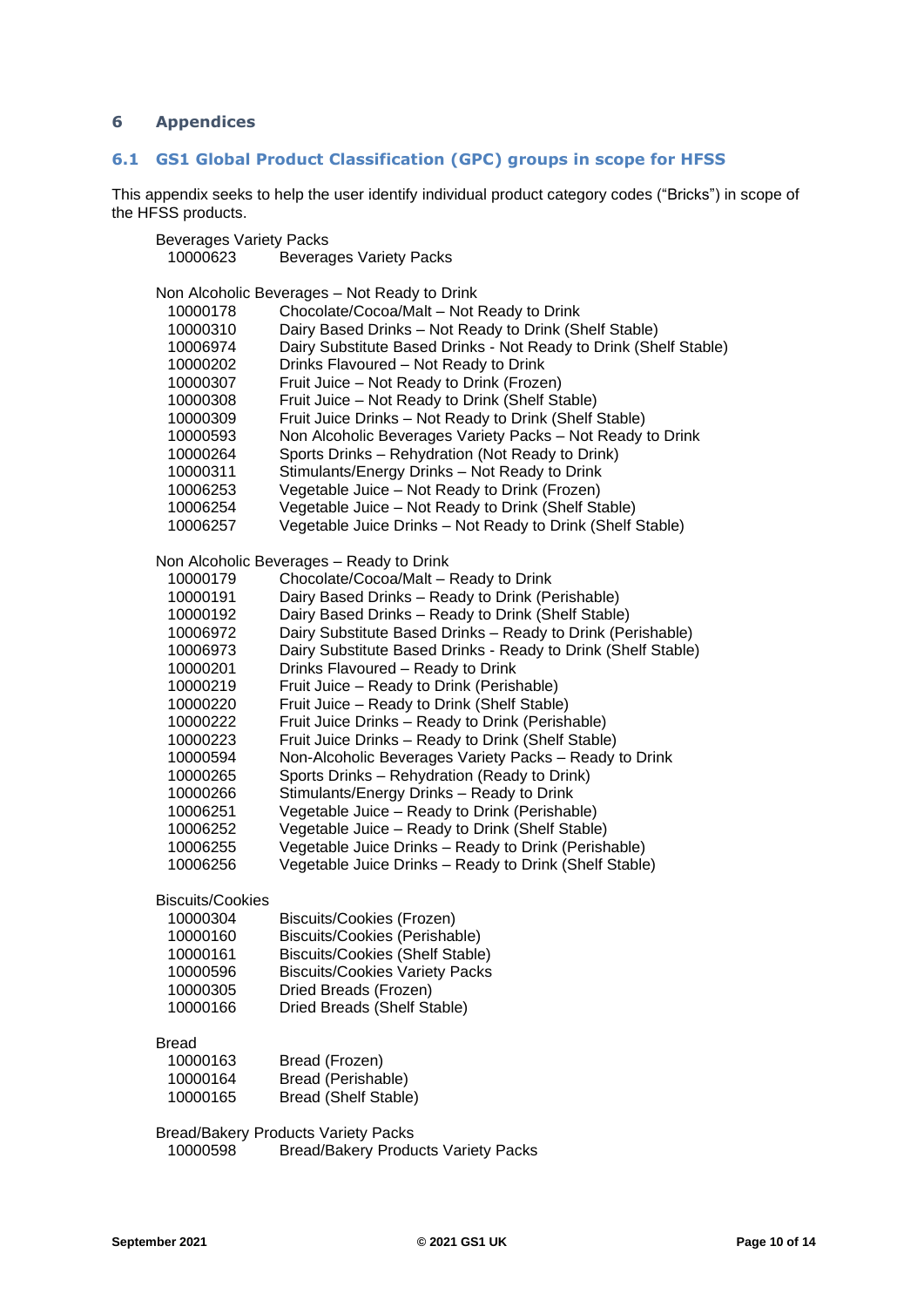Savoury Bakery Products Pies/Pastries/Pizzas/Quiches – Savoury (Frozen) Pies/Pastries/Pizzas/Quiches – Savoury (Perishable) Pies/Pastries/Pizzas/Quiches – Savoury (Shelf Stable) Sweet Bakery Products 10000170 Cakes – Sweet (Frozen)<br>10000171 Cakes – Sweet (Perishal Cakes – Sweet (Perishable) Cakes – Sweet (Shelf Stable) Pies/Pastries – Sweet (Frozen) Pies/Pastries – Sweet (Perishable) Pies/Pastries – Sweet (Shelf Stable) Sweet Bakery Products Variety Packs Cereal/Grain/Pulse Products Variety Packs Cereal/Grain/Pulse Products Variety Packs Grains/Flour Flour – Cereal/Pulse (Shelf Stable) Grains/Cereal – Not Ready to Eat – (Frozen) Grains/Cereal – Not Ready to Eat – (Perishable) Grains/Cereal – Not Ready to Eat – (Shelf Stable) Grains/Cereal – Ready to Eat – (Perishable) Grains/Cereal – Ready to Eat – (Shelf Stable) Grains/Flour Variety Packs Processed Cereal Products Cereal Products – Ready to Eat (Perishable) 10000287 Cereal/Muesli Bars<br>10006250 Cereals Products -Cereals Products – Not Ready to Eat (Frozen) Cereals Products – Not Ready to Eat (Shelf Stable) Cereals Products – Ready to Eat (Shelf Stable) Processed Cereal Products Variety Packs Protein Bars Confectionery Products Chewing Gum Chocolate and Chocolate/Sugar Candy Combinations – Confectionery Confectionery Products Variety Packs Sugar Candy/Sugar Candy Substitutes Confectionery Confectionery/Sugar Sweetening Products Variety Packs Confectionery/Sugar Sweetening Products Variety Packs Sugars/Sugar Substitute Products Sugar/Sugar Substitutes (Shelf Stable) Sugars/Sugar Substitute Products Variety Packs Syrup/Treacle/Molasses (Shelf Stable) Butter/Butter Substitutes Butter (Frozen) Butter (Perishable) Butter (Shelf Stable) Dairy Spreads (Frozen) Dairy Spreads (Perishable) Dairy Spreads (Shelf Stable) Margarine (Frozen) Margarine (Perishable) Margarine (Shelf Stable) Mixed Fat Spreads (Frozen)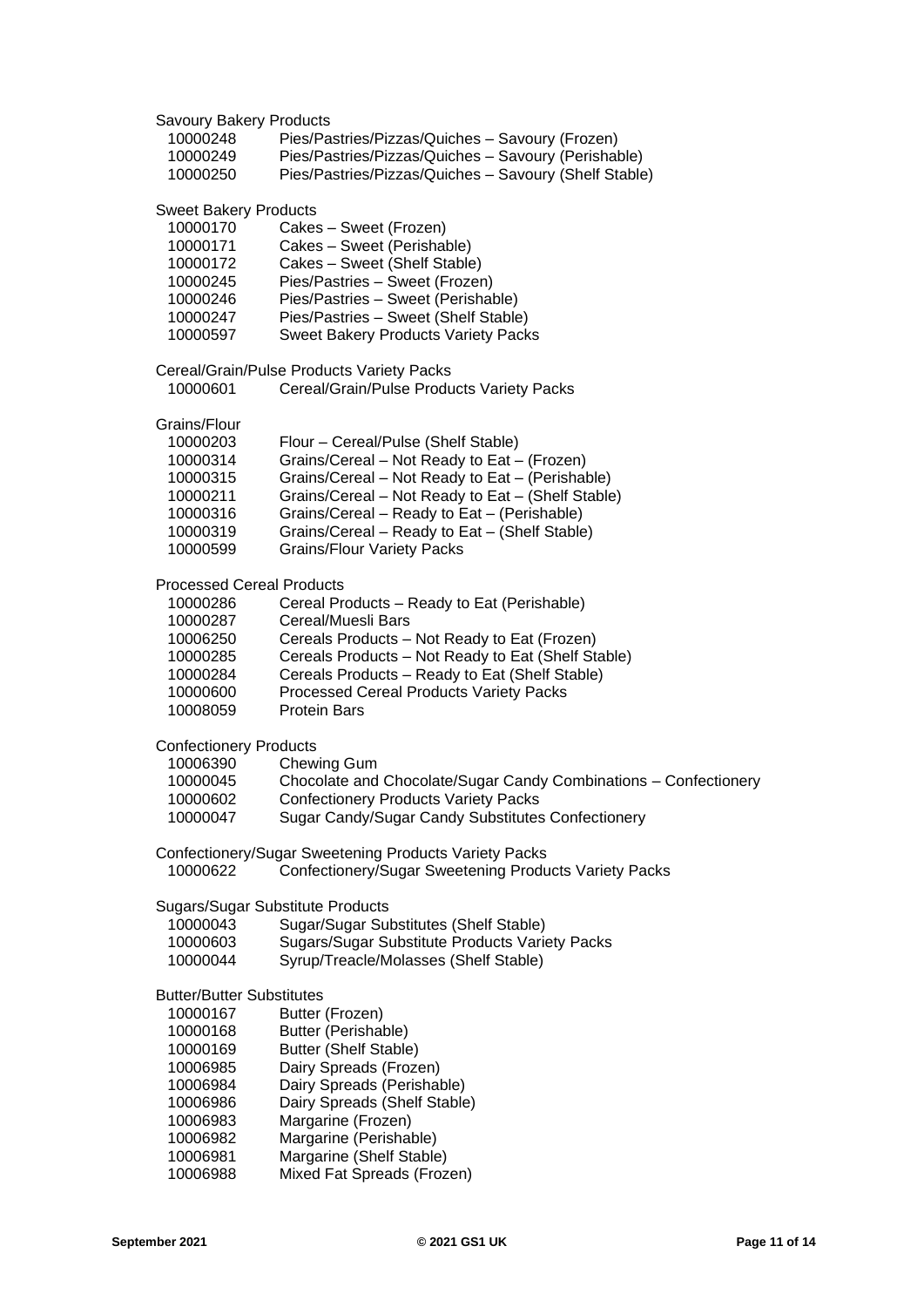| 10006989 | Mixed Fat Spreads (Perishable)   |  |
|----------|----------------------------------|--|
| 10006987 | Mixed Fat Spreads (Shelf Stable) |  |

Cheese/Cheese Substitutes

| 10000030 | Cheese (Frozen)                          |
|----------|------------------------------------------|
| 10000028 | Cheese (Perishable)                      |
| 10000029 | Cheese (Shelf Stable)                    |
| 10006995 | Cheese Substitutes (Frozen)              |
| 10006996 | <b>Cheese Substitutes (Perishable)</b>   |
| 10006997 | <b>Cheese Substitutes (Shelf Stable)</b> |
|          |                                          |

Cream/Cream Substitutes

| 10000188 | Cream (Frozen)                  |
|----------|---------------------------------|
| 10000189 | Cream (Perishable)              |
| 10000190 | Cream (Shelf Stable)            |
| 10006975 | Cream Substitute (Frozen)       |
| 10006976 | Cream Substitute (Perishable)   |
| 10006977 | Cream Substitute (Shelf Stable) |

Desserts/Dessert Sauces/Toppings

Ice Cream/Ice Novelties (Shelf Stable)

## Dough Based Products / Meals

| 10000301 | Dough Based Products / Meals - Not Ready to Eat - Savoury (Frozen)       |
|----------|--------------------------------------------------------------------------|
| 10000300 | Dough Based Products / Meals – Not Ready to Eat – Savoury (Perishable)   |
| 10000302 | Dough Based Products / Meals - Not Ready to Eat - Savoury (Shelf Stable) |
| 10000298 | Dough Based Products / Meals – Ready to Eat – Savoury (Perishable)       |
| 10000299 | Dough Based Products / Meals - Ready to Eat - Savoury (Shelf Stable)     |
| 10006222 | Dough Based Products / Meals Variety Packs                               |

## Grain Based Products / Meals

| 10000296 | Grain Based Products / Meals – Not Ready to Eat – Savoury (Frozen)       |
|----------|--------------------------------------------------------------------------|
| 10000295 | Grain Based Products / Meals - Not Ready to Eat - Savoury (Perishable)   |
| 10000297 | Grain Based Products / Meals - Not Ready to Eat - Savoury (Shelf Stable) |
| 10000293 | Grain Based Products / Meals - Ready to Eat - Savoury (Perishable)       |
| 10000294 | Grain Based Products / Meals - Ready to Eat - Savoury (Shelf Stable)     |
| 10006228 | Grain Based Products / Meals Variety Packs                               |

## Meat Substitutes

| 10005823 | Meat Substitutes (Frozen)             |
|----------|---------------------------------------|
| 10005824 | Meat Substitutes (Perishable)         |
| 10005825 | Meat Substitutes (Shelf Stable)       |
| 10006230 | <b>Meat Substitutes Variety Packs</b> |
|          |                                       |

## Pasta/Noodles

| 10000318 | Pasta/Noodles - Not Ready to Eat (Frozen)       |
|----------|-------------------------------------------------|
| 10000317 | Pasta/Noodles - Not Ready to Eat (Perishable)   |
| 10000242 | Pasta/Noodles - Not Ready to Eat (Shelf Stable) |
| 10000240 | Pasta/Noodles - Ready to Eat (Perishable)       |
| 10000241 | Pasta/Noodles - Ready to Eat (Shelf Stable)     |
| 10006219 | Pasta/Noodles Variety Packs                     |

## Prepared Soups

| 10006314 | Soup Additions (Frozen)         |
|----------|---------------------------------|
| 10006315 | Soup Additions (Perishable)     |
| 10006316 | Soup Additions (Shelf Stable)   |
| 10000260 | Soups - Prepared (Frozen)       |
| 10000261 | Soups - Prepared (Perishable)   |
| 10000262 | Soups - Prepared (Shelf Stable) |
| 10006216 | Soups - Prepared Variety Packs  |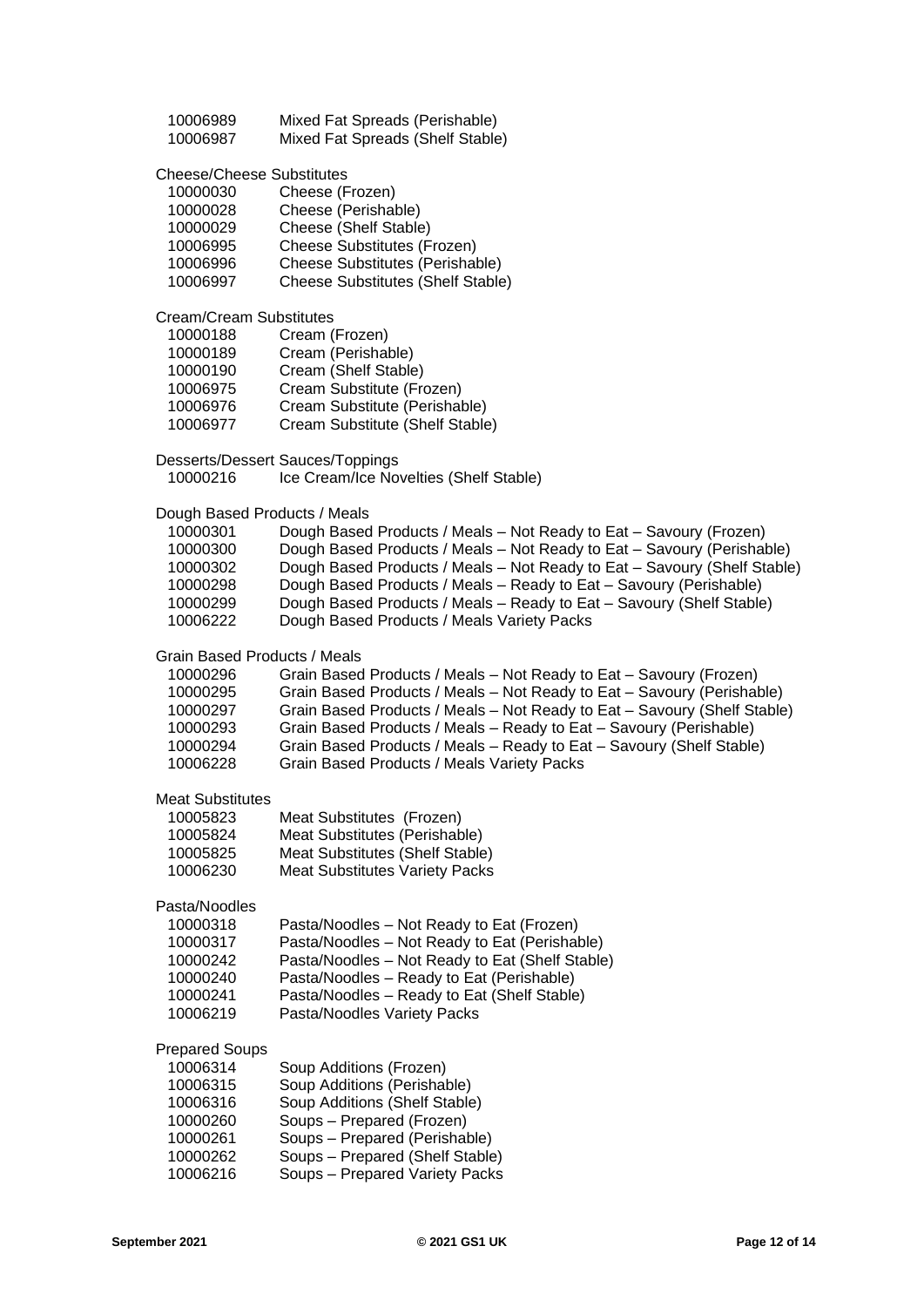Prepared/Preserved Foods Variety Packs

**Prepared/Preserved Foods Variety Packs** 

## Ready-Made Combination Meals

| 10006748<br>10006749<br>10006750<br>10006754<br>10006751<br>10006752<br>10006753                  | Ready-Made Combination Meals - Not Ready to Eat (Frozen)<br>Ready-Made Combination Meals - Not Ready to Eat (Perishable)<br>Ready-Made Combination Meals - Not Ready to Eat (Shelf Stable)<br>Ready-Made Combination Meals - Not Ready to Eat Variety Packs<br>Ready-Made Combination Meals - Ready to Eat (Perishable)<br>Ready-Made Combination Meals - Ready to Eat (Shelf Stable)<br>Ready-Made Combination Meals - Ready to Eat Variety Packs |
|---------------------------------------------------------------------------------------------------|----------------------------------------------------------------------------------------------------------------------------------------------------------------------------------------------------------------------------------------------------------------------------------------------------------------------------------------------------------------------------------------------------------------------------------------------------|
| Sandwiches/Filled Rolls/Wraps<br>10000254<br>10000255<br>10006217                                 | Sandwiches/Filled Rolls/Wraps (Frozen)<br>Sandwiches/Filled Rolls/Wraps (Perishable)<br>Sandwiches/Filled Rolls/Wraps Variety Packs                                                                                                                                                                                                                                                                                                                |
| <b>Snacks</b><br>10005822<br>10000177<br>10006746<br>10000252<br>10006747<br>10007276<br>10000612 | Caramel/Toffee Apples<br>Chips/Crisps/Snack Mixes - Natural/Extruded (Shelf Stable)<br>Doodles/ Puffs<br>Popcorn (Shelf Stable)<br>Salt Sticks / Mini Pretzels<br><b>Snacks Other</b><br><b>Snacks Variety Packs</b>                                                                                                                                                                                                                               |
| <b>Sweet Spreads</b><br>10000187<br>10000213<br>10006848<br>10000217<br>10006837<br>10000621      | Confectionery Based Spreads (Shelf Stable)<br>Honey (Shelf Stable)<br><b>Honey Substitutes</b><br>Jams/Marmalades (Shelf Stable)<br>Jams/Marmalades/Fruit Spreads (Perishable)<br><b>Sweet Spreads Variety Packs</b>                                                                                                                                                                                                                               |
| 10000291<br>10000290<br>10000292<br>10000289<br>10000288<br>10006221                              | Vegetable Based Products / Meals<br>Vegetable Based Products / Meals - Not Ready to Eat (Frozen)<br>Vegetable Based Products / Meals - Not Ready to Eat (Perishable)<br>Vegetable Based Products / Meals - Not Ready to Eat (Shelf Stable)<br>Vegetable Based Products / Meals - Ready to Eat (Perishable)<br>Vegetable Based Products / Meals - Ready to Eat (Shelf Stable)<br>Vegetable Based Products / Meals Variety Packs                     |

## <span id="page-12-0"></span>**6.2 HFSS information gathering**

Use the template on the next page as an aide memoire to be completed for each product or product component. A value is required in the grey boxes; all other values can be defaulted as shown.